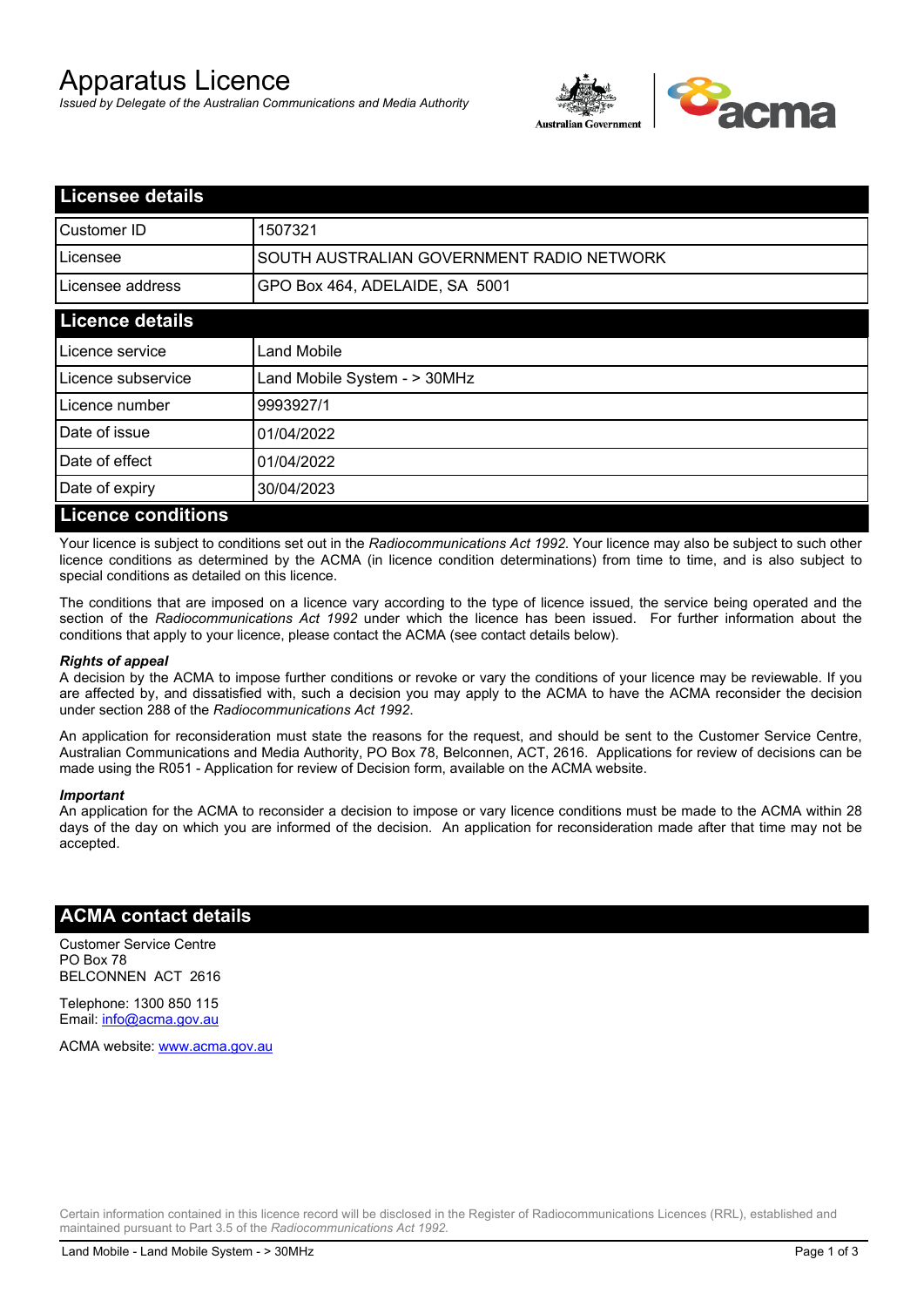# **Advisory Notes applying to licence no.: 9993927/1**

Conditions applicable to the operation of Land Mobile System station(s) authorised under this licence can be found in the Radiocommunications Licence Conditions (Apparatus Licence) Determination and the Radiocommunications Licence Conditions (Land Mobile Licence) Determination. Copies of these determinations are available from the ACMA and from the ACMA home page (www.acma.gov.au).